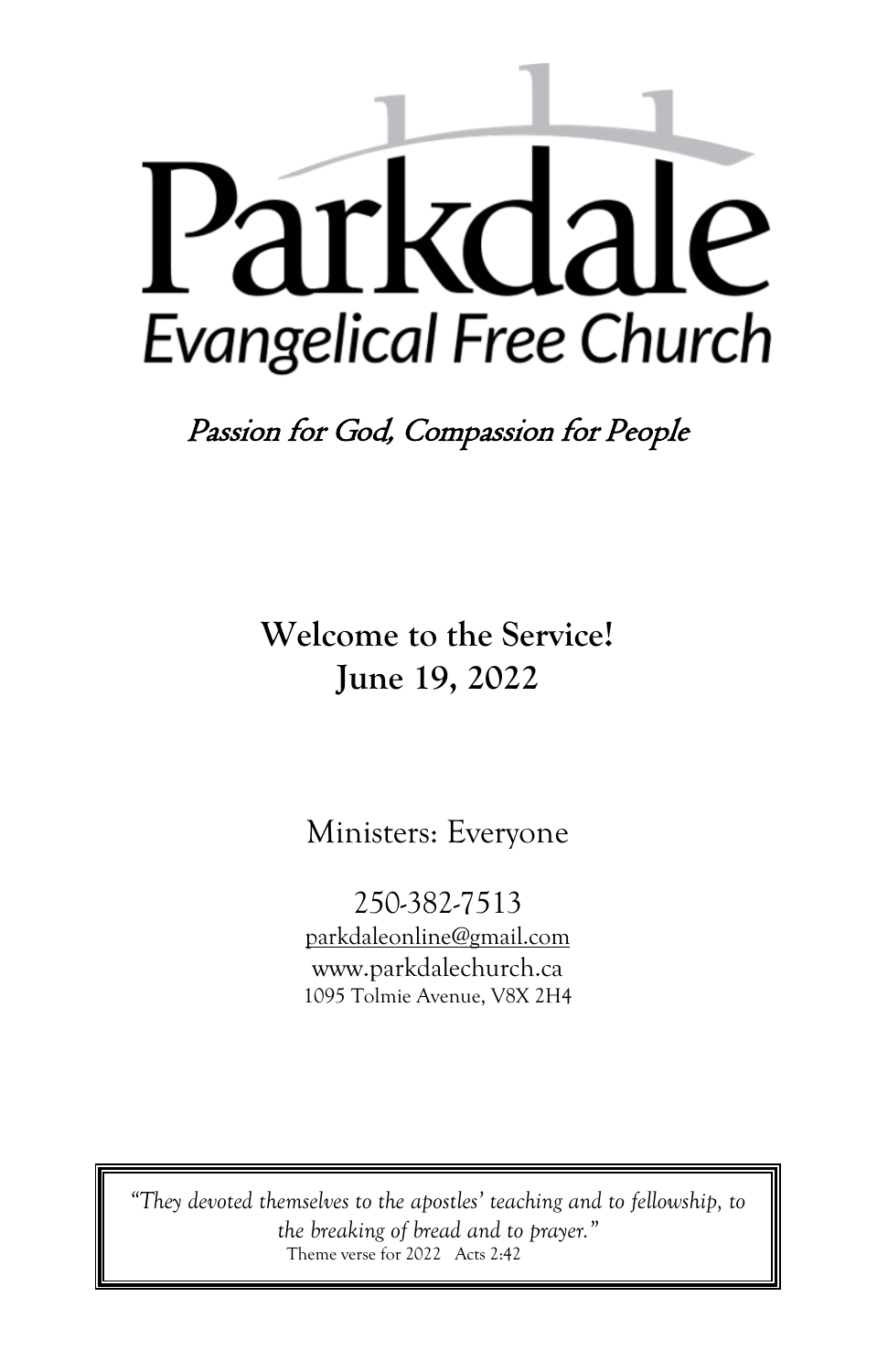# **Acts 17:22-31**

**<sup>22</sup>** Paul then stood up in the meeting of the Areopagus and said: "People of Athens! I see that in every way you are very religious. **<sup>23</sup>** For as I walked around and looked carefully at your objects of worship, I even found an altar with this inscription: TO AN UNKNOWN GOD. So you are ignorant of the very thing you worship—and this is what I am going to proclaim to you.

<sup>24</sup> "The God who made the world and everything in it is the Lord of heaven and earth and does not live in temples built by human hands. **<sup>25</sup>**And he is not served by human hands, as if he needed anything. Rather, he himself gives everyone life and breath and everything else. **<sup>26</sup>** From one man he made all the nations, that they should inhabit the whole earth; and he marked out their appointed times in history and the boundaries of their lands. **<sup>27</sup>**God did this so that they would seek him and perhaps reach out for him and find him, though he is not far from any one of us. **<sup>28</sup>** 'For in him we live and move and have our being.' As some of your own poets have said, 'We are his offspring.'

<sup>29</sup> "Therefore since we are God's offspring, we should not think that the divine being is like gold or silver or stone—an image made by human design and skill. **<sup>30</sup>** In the past God overlooked such ignorance, but now he commands all people everywhere to repent. **<sup>31</sup>** For he has set a day when he will judge the world with justice by the man he has appointed. He has given proof of this to everyone by raising him from the dead."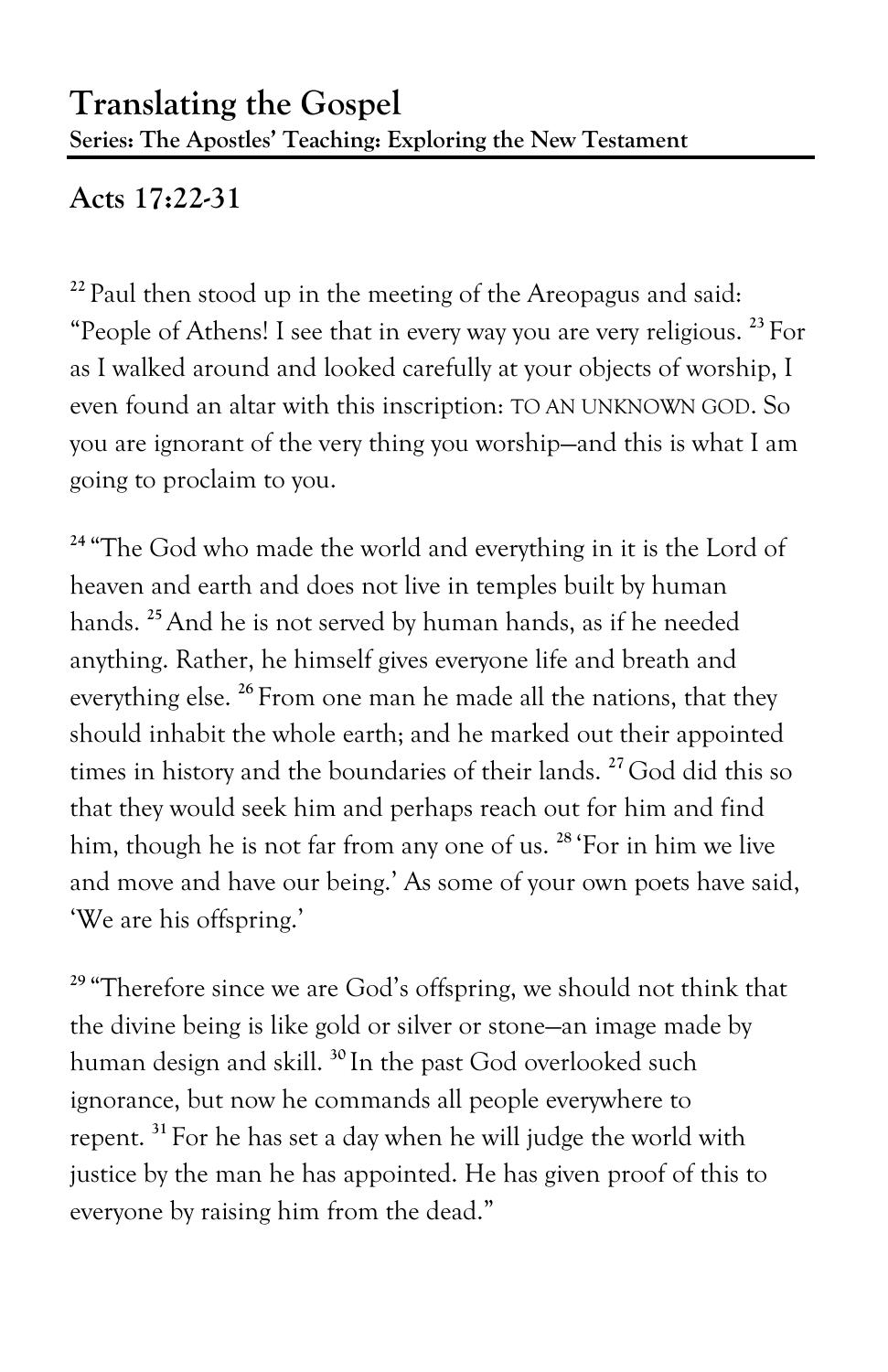## Weekly at Parkdale

| Saturday<br>Sunday   | 7:30 PM COBS bagging<br>9:30 Prayer Time<br>10:00 AM Worship (in person & online)                                                                                                          |  |
|----------------------|--------------------------------------------------------------------------------------------------------------------------------------------------------------------------------------------|--|
| <b>Small Groups</b>  |                                                                                                                                                                                            |  |
| Tuesday<br>Wednesday | 9:30 AM Men's Book Study (Zoom, Bi-Weekly)<br>11:30 AM Men's Coffee Time<br>7 PM Freedom Session - Ephesians<br>2:30 PM Ladies Book Study (Zoom)<br>6:30 PM Junior Youth Group (Bi-Weekly) |  |

Quilts for Missions/Craft & Chat: 2nd Tuesday every month, 10-1

#### Special Announcements

- Music team we welcome new participants please talk to Emily if you are interested!
- Baptism and Membership please let Pastor Tim know if you'd like to talk about these important steps of faith!
- We're looking for volunteers to help out with coffee on Sunday mornings. There will be a sign up sheet in the foyer for those interested

#### Birthdays & Anniversaries

|                                    | June 20<br>June 21<br>June 21<br>June 22<br>June 23                                                                                                                                           | Jennie P.<br>Andy W.<br>Wendy A.<br>John S.<br>Miriam S. |                 |  |
|------------------------------------|-----------------------------------------------------------------------------------------------------------------------------------------------------------------------------------------------|----------------------------------------------------------|-----------------|--|
|                                    | June 23                                                                                                                                                                                       | Ryan Y.                                                  |                 |  |
|                                    | Schedules                                                                                                                                                                                     |                                                          |                 |  |
|                                    | Sunday School<br>This Week: TBD                                                                                                                                                               |                                                          | Next Week: TBD  |  |
| Cleaning<br>June 25: Mosaic Church |                                                                                                                                                                                               |                                                          | July 2: John M. |  |
| <b>COBS</b>                        |                                                                                                                                                                                               |                                                          |                 |  |
| June 25: Mosaic Church             |                                                                                                                                                                                               |                                                          | July 2: Webb    |  |
|                                    | Thank you to those who give regularly, joyfully, willingly, and sacrificially<br>to support the mission and ministry of Parkdale Evangelical Free Church.<br>May God bless and encourage you. |                                                          |                 |  |